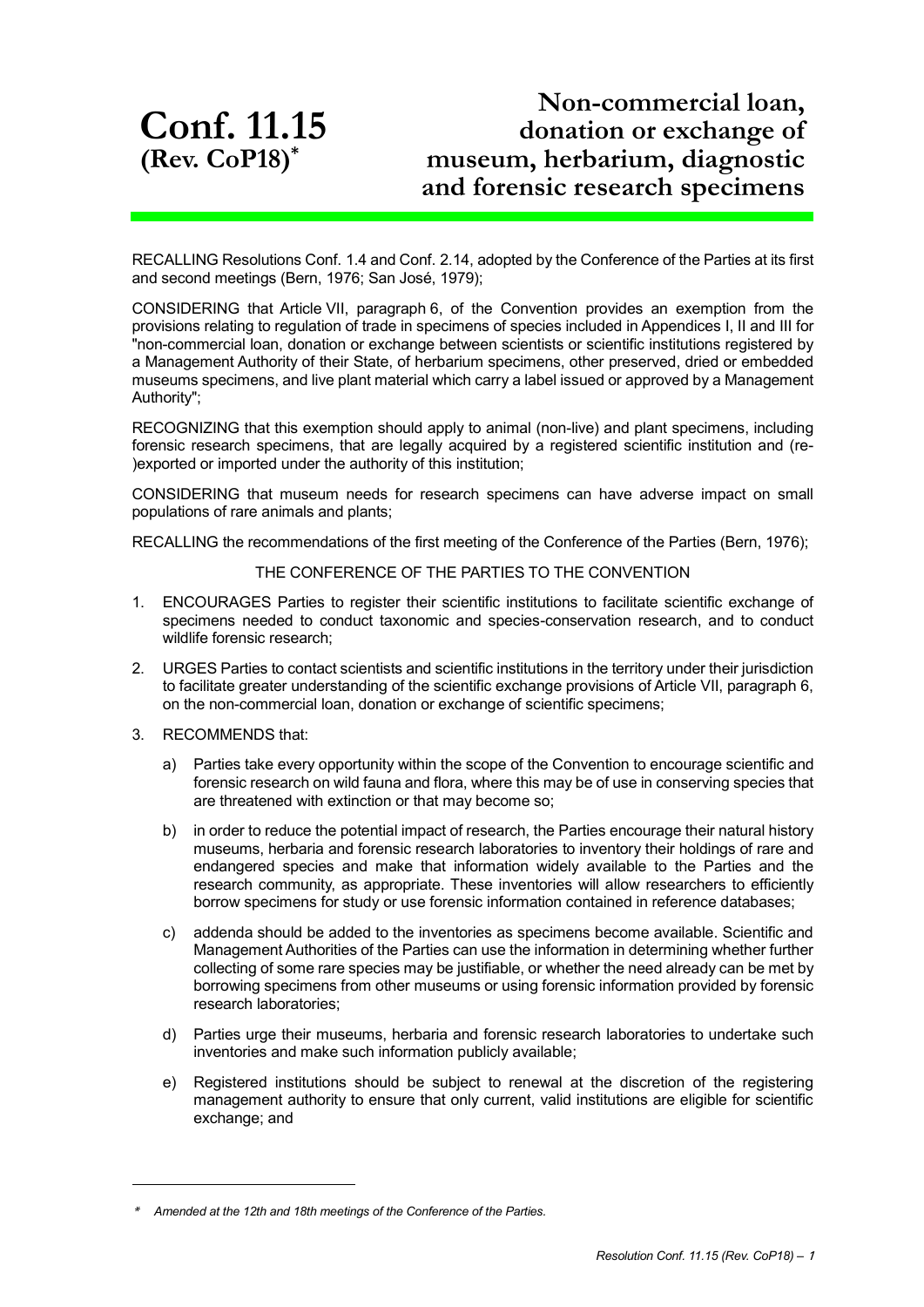- f) The Secretariat shall issue a Notification every five years requesting that Parties review and update their register of scientific institutions and communicate any changes to the Secretariat
- g) Parties implement the exemption for scientific exchange in Article VII, paragraph 6, as follows:
	- i) registration of scientific and forensic research institutions should be done in a manner that extends the exemption to all such institutions meeting certain standards in each Party as determined to be bona fide upon the advice of a Scientific Authority;
	- ii) each Management Authority should communicate to the Secretariat as soon as practicable the names and addresses and the type of research they can provide, of those scientific institutions registered, and the Secretariat without delay then communicate this information to all other Parties;
	- iii) the requirement that the container used to transport the specimens or samples carry a label issued or approved by a Management Authority should be met by authorizing the use of Customs Declaration labels, provided they bear the acronym CITES, identification of contents as herbarium specimens, preserved, dried or embedded museum specimens (including non-live animal specimens) or live plant material for scientific study, for forensic analysis or for diagnostic purposes, the name and address of the sending institution and the codes of the exporting and importing institutions over the signature of a responsible officer of that registered scientific institution; or a label issued by a Management Authority containing the same information and the users of which would be responsible to that body;
	- iv) to prevent abuse of this exemption, it should be limited to shipments of legally obtained specimens, including specimens that are used for wildlife forensic research, as outlined in Annex 1, between registered scientific institutions and, if trade is to or from a non-Party, the Secretariat shall ensure that the institution in this State meets the same standards for registration, as indicated by competent authorities of the non-party governments;
	- v) the exemption should be applied to include frozen museum specimens, duplicate herbarium specimens, wildlife forensic research specimens (as outlined in Annex 1), diagnostic samples of the type listed in Annex 4 of Resolution Conf. 12.3 (Rev. CoP18)<sup>1</sup> and all other types of scientific specimens named in Article VII, paragraph 6, including those that are legally collected in one State for shipment to another State as noncommercial loans, donations, or exchanges;
	- vi) the standards for registration of scientific institutions should be as follows:
		- A. collections of animal or plant specimens, and records ancillary to them, permanently housed and professionally curated;
		- B. specimens accessible to all qualified users, including those from other institutions;
		- C. all accessions properly recorded in a permanent catalogue;
		- D. permanent records maintained for loans and transfers to other institutions;
		- E. specimens acquired primarily for purposes of research that is to be reported in scientific publications;
		- F. specimens prepared and collections arranged in a manner that ensures their utility;
		- G. accurate data maintained on specimen labels, permanent catalogues and other records;
		- H. acquisition and possession of specimens accord with the laws of the State in which the scientific institution is located; and
		- I. all specimens of species included in Appendix I permanently and centrally housed under the direct control of the scientific institution, and managed in a manner to preclude the use of such specimens for decoration, trophies or other purposes incompatible with the principles of the Convention;

l

<sup>1</sup> *Corrected by the Secretariat following the 18th meeting of the Conference of the Parties*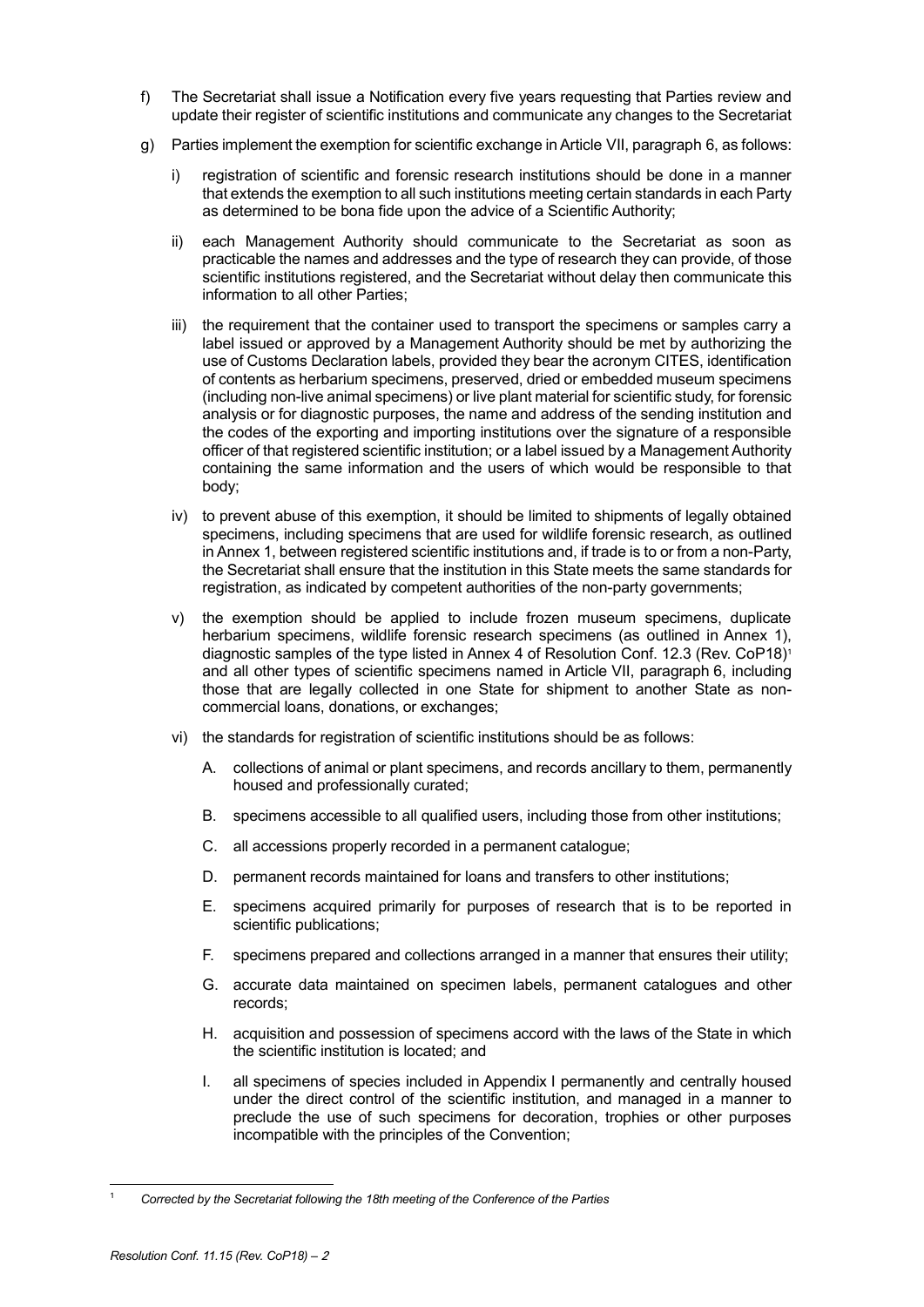- vii) the standards for registration of forensic research institutions should be as follows:
	- A. forensic research institutions should be determined by the Management Authority as suitable to provide wildlife forensic analysis;
	- B. animal or plant specimens acquired primarily for purposes of research, to expand forensic research capabilities through development of wildlife reference databases, should be properly recorded in a permanent catalogue;
	- C. permanent records should contain information about loans and transfers to other institutions and the purpose of the transaction;
	- D. institutions should make reference to their quality management system used for research conducted;
	- E. accurate data, for example scientific name, weight, geographical origin, source code, purpose and result of research, should be recorded in the permanent catalogue, and specimens should be accurately and adequately labelled;
	- F. acquisition and possession of specimens accord with the laws of the State in which the scientific institution is located; and
	- G. all specimens of species included in Appendix I permanently and centrally housed under the direct control of the forensic institution, and managed in a manner to preclude the use of such specimens for decoration, trophies or other purposes incompatible with the principles of the Convention;
- viii) diagnostic testing laboratories recognised as an official reference laboratory or collaborating centre by the World Organization for Animal Health (OIE), or laboratories included in the electronic directory of laboratories that conduct wildlife forensic testing maintained by the Secretariat would qualify for registration;
- ix) when registering scientific institutions, Parties should provide to the Secretariat the name, address, contact details (including, where practicable, an email and telephone number) as well as the types of services (taxonomic, species conservation research or wildlife forensic research) provided by the institutions for inclusion on the CITES Scientific Institutions register;
- x) scientists who keep private collections should be encouraged to affiliate with registered scientific institutions in order that they may take advantage of the exemption provided in Article VII, paragraph 6;
- xi) all States should take precautions to avoid damage or loss to science of museum, herbarium, forensic and diagnostic specimens or of any accompanying data;
- xii) this exemption should be implemented to ensure that non-commercial exchange of scientific specimens is not interrupted and that it occurs in a way consistent with the terms of the Convention;
- xiii) if specimens are exchanged, scientific institutions should notify the Party through which they are registered on an annual basis what types and volumes of specimens were exchanged; and
- xiv) a five-character coding system for identifying registered institutions should be adopted; the first two characters should be the two-letter country code established by the International Organization for Standardization, as provided in the CITES Directory; the last three characters should be a unique number assigned to each institution by a Management Authority, in the case of a Party, or by the Secretariat, in the case of a non-Party; and
- 4. REPEALS the Resolutions listed hereunder:
	- a) Resolution Conf. 1.4 (Bern, 1976) *Museum and herbarium inventories*; and
	- b) Resolution Conf. 2.14 (San José, 1979) *Guidelines for non-commercial loan, donation or exchange of museum and herbarium specimens*.